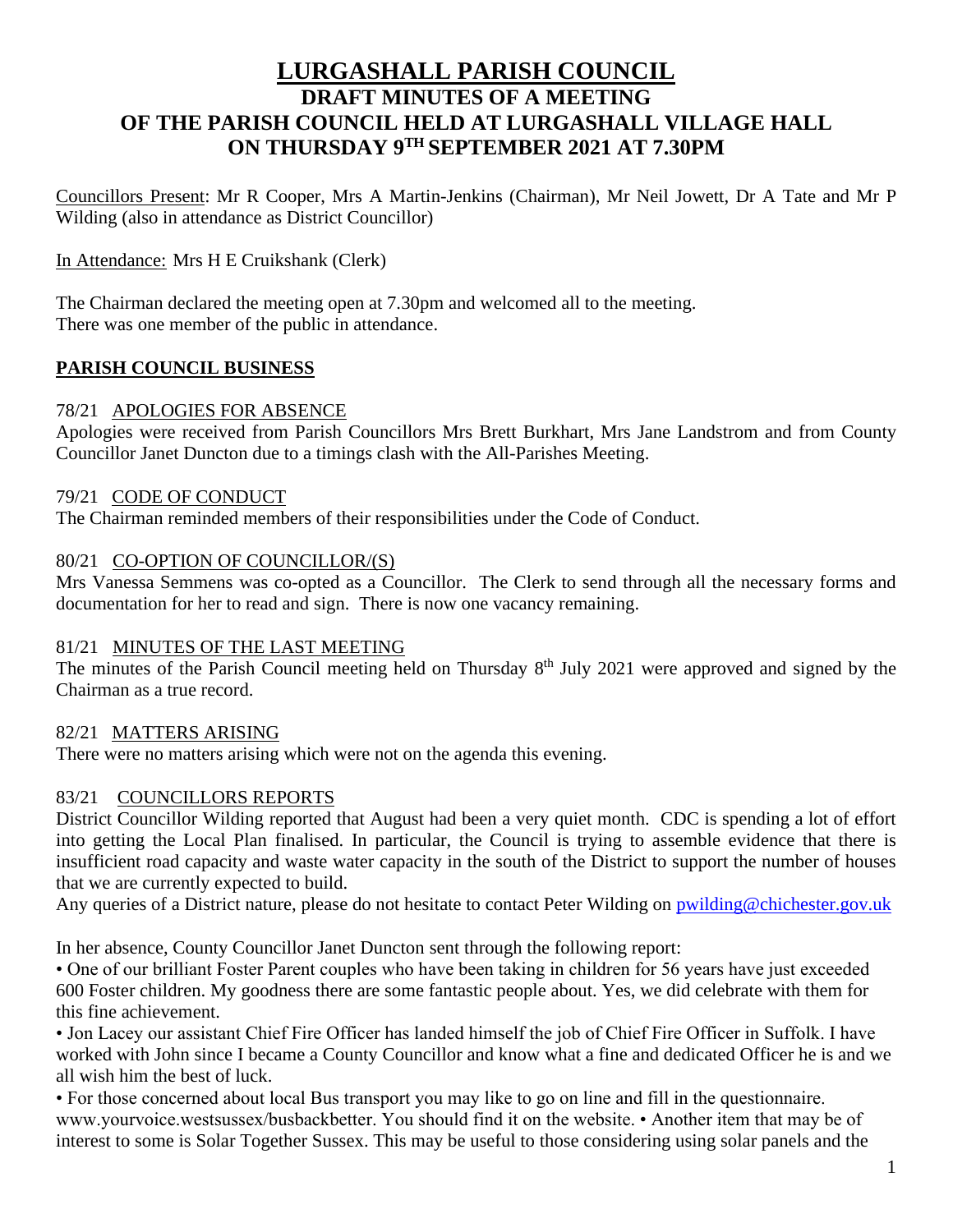information is available on www.solartogether.co.uk Although I haven't checked it out myself, I believe that those interested and who are accepted get good discounts on quality solar panels so it's worth taking a look. • As with Syrian refugees West Sussex is fully involved in helping the Afghan refugees and is working closely with the Districts and Boroughs as they always do to help in any way they can. At this time, they don't need direct donation and offers of assistance need to go to the resettlement teams when prompted, by them to do so.

Contact Mrs Duncton if you need some help with issues on [janet.duncton@westsussex.gov.uk](mailto:janet.duncton@westsussex.gov.uk) or mobile 07979 152898

## 84/21 FINANCE

The Clerk had previously distributed Appendix 2a and b which included:

- a) A statement of the position of the Council's bank accounts as at  $1<sup>st</sup>$  September 2021 incorporating details of cheques which needed to be issued, and for which approval was sought.
- b) Budget Monitoring sheet as at 1<sup>st</sup> September 2021

The Council's current financial position at £20,933, bank account and budget monitoring sheet were noted.

The members duly approved the payments for Mrs H E Cruikshank (Clerk's July & August 2021 Salary & Expenses) @ £760, The Leconfield Estates (Allotment water) @ £96 plus the budgeted annual donations as follows:

Lurgashall PCC £500 Lurgashall Village Hall £1,000 Lurgashall Cricket Club £560 Northchapel Primary School £1,000 Lurgashall Village Shop £6,500

Mrs Martin-Jenkins asked members to consider increasing the annual donation  $(E500)$  to the L.R.A as a one off for 2021/22 to help with the maintenance costs of the Jubilee field due to its lack of income over the past 18 months. Not only had the L.R.A lost out on two Fetes but it had received no support from the Government Covid grants unlike other village organisations. The Parish Council agreed to increase its donation to  $\text{\pounds}1,000$  for 2021/22.

There was an additional payment approved for E C Simpson (New allotment gate and posts) @ £638.

85/21 PLANNING The Clerk had previously distributed Appendix 3. Mr Wilding commented upon the following applications;

## PLANNING APPLICATIONS DISCUSSED SINCE THE LAST PC MEETING

## SDNP/21/02695/HOUS

Leverton, Fernden Lane, Lurgashall GU27 3BS Outdoor uncovered heated swimming pool to south of existing dwelling

### SDNP/21/026871/LIS

Aldworth Farm, Jobsons Lane, Lurgashall GU27 3BY

Amendments to extant listed building consent SDNP/16/03557/LIS to retain the existing roof structure of the 1972 extension and incorporate two dormer windows in the proposed catslide roof; variations to the internal alterations and replacement fenestration to south west extended section and north east extended section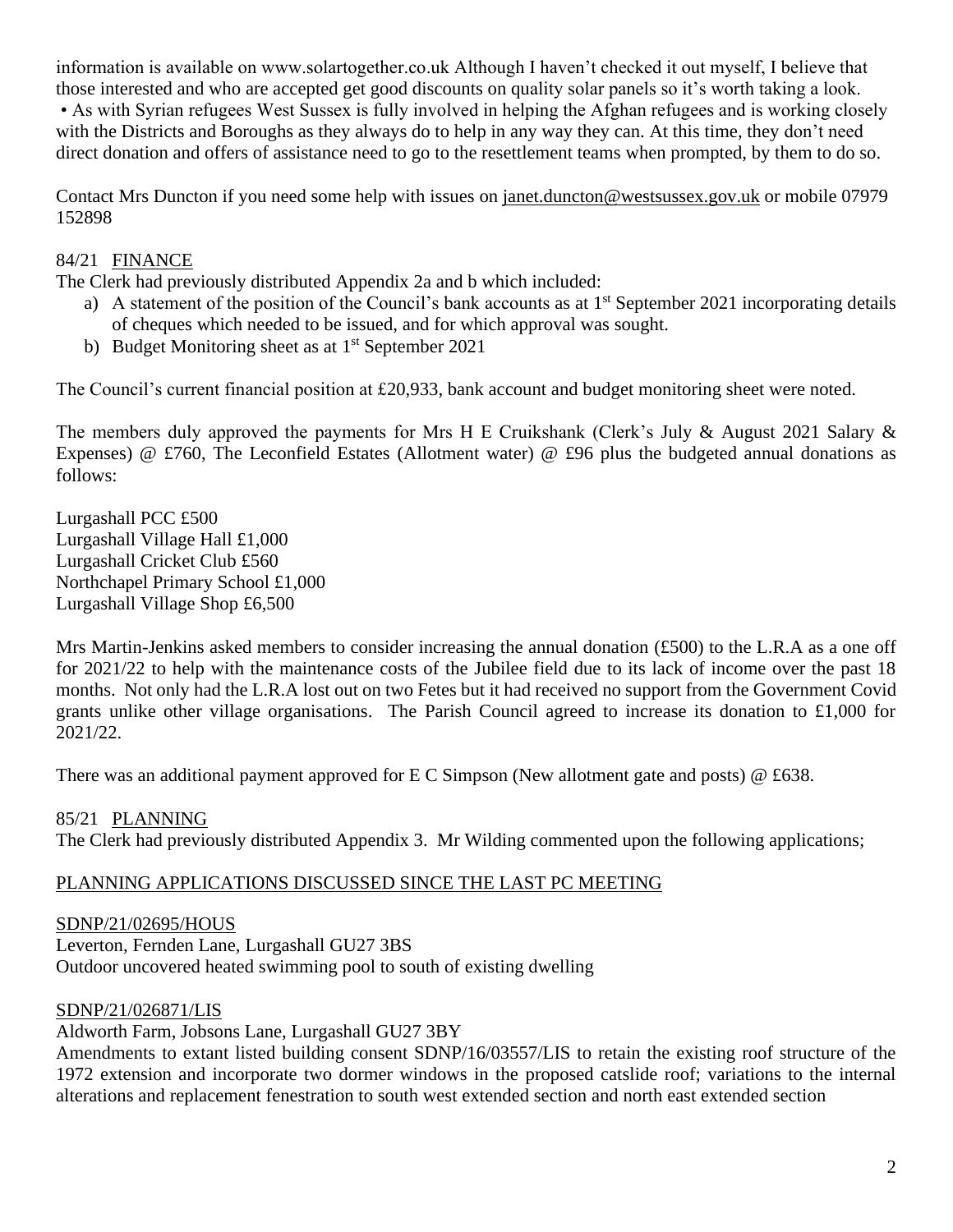### SDNP/21/03961/APNB

Orchard Park, Lurgashall GU28 9EU Range of modern steel framed agricultural buildings

### SDNP/21/03163/HOUS and SDNP/21/03164/LIS

Meadowside Dial Green Lane Lurgashall GU28 9ET Insertion of 1 no. conservation style rooflights into east plane of outbuilding roof.

### PLANNING APPLICATIONS TO BE DISCUSSED AFTER THE MEETING TONIGHT

### SDNP/21/04057/TCA

Brook Hill, The Chimes, Blind Lane, Lurgashall GU28 9HB

Notification of intention to reduce height by 3m on 14 no, Lawson Cypress trees, 1 no Poplar tree and 1 no Oak tree

### SDNP/21/04109/FUL

Land to the West of Beckett's Cottage, Lickfold GU28 9EX Erection of new hard standing area to allow vehicular access to site

#### DECISIONS RECEIVED FROM CDC/SDNPA SINCE THE LAST PC MEETING

*SDNP/20/05256/PRE*

*Rose Cottage Hillgrove Lane Lurgashall Petworth West Sussex GU28 9EW Proposed side extension. Advice provided*

### *SDNP/21/02550/FUL*

*Blackdown Distillery Tappers Barn Jobsons Lane Windfall Wood Common Lurgashall West Sussex GU28 9HA Redevelopment of commercial site and the erection of replacement buildings to be used ancillary to Windfall House and 1 no. unit of holiday accommodation with associated parking and landscaping following removal of all commercial building and storage outbuildings Decision: Refused*

### *SDNP/21/01429/FUL*

*Windfall Wood House Jobsons Lane Windfall Wood Common Lurgashall GU28 9HA Erection of a replacement residential dwelling. Application Withdrawn*

*SDNP/21/01389/HOUS Sybs Farm Jobsons Lane Windfall Wood Common Lurgashall GU27 3BX Garden shed. Decision: Approved*

*SDNP/21/01066/HOUS and SDNP/21/01067/LIS Barfold Farm Tennysons Lane Lurgashall GU27 3BN Extension to existing basement to create a swimming pool and wellbeing area. Decision: Approved*

*SDNP/21/00868/LIS Barfold Farm Tennysons Lane Lurgashall GU27 3BN Replacement extension and associated landscaping. Decision: Approved*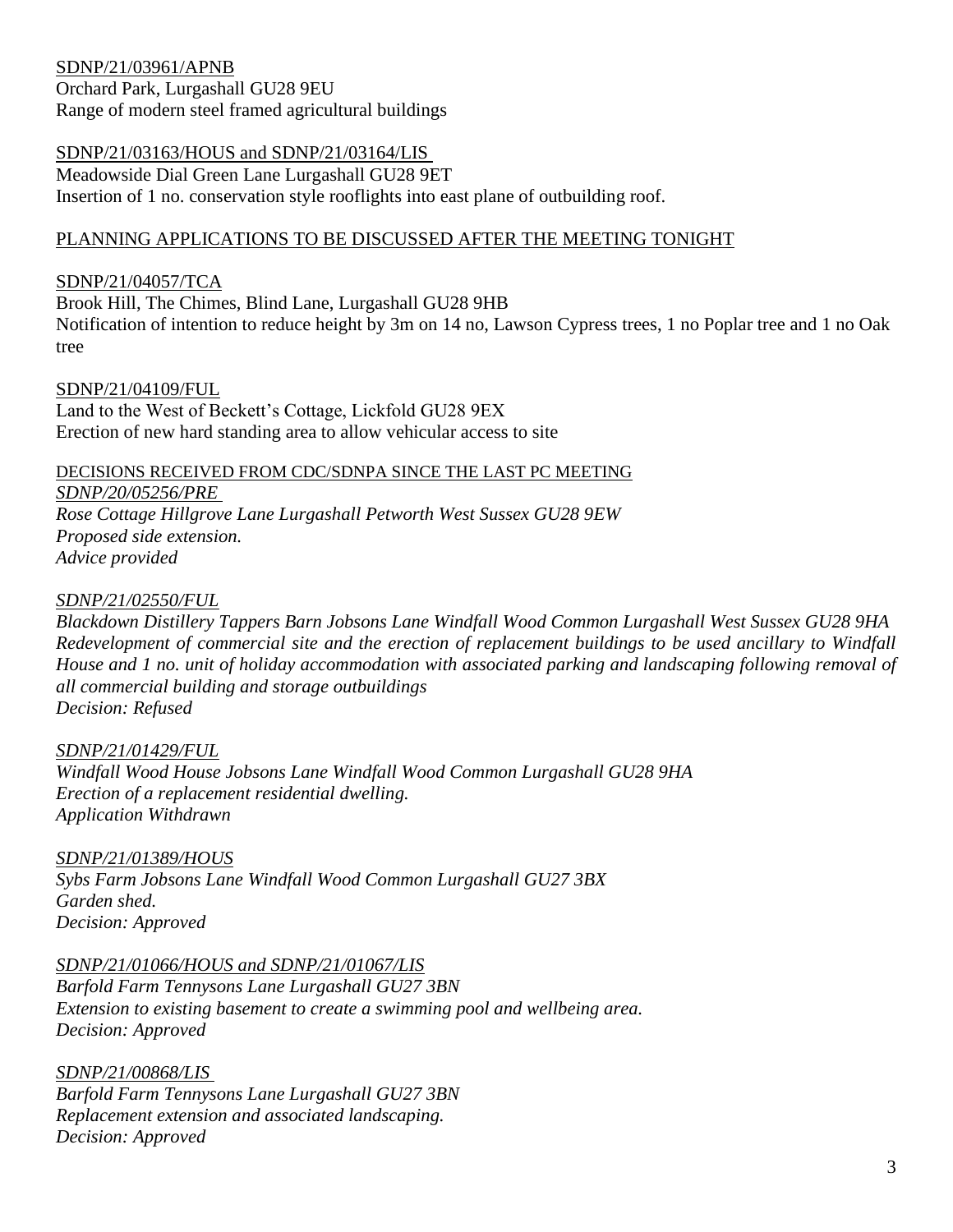### *SDNP/21/03522/APNB*

*Orchard Park Dial Green Lane Lurgashall GU28 9EU Relocate 3 no. steel framed agricultural barns from Dickhurst Farm to Orchard Park Farm. Decision: Objection*

#### *SDNP/21/03961/APNB*

*Orchard Park Dial Green Lane Lurgashall GU28 9EU Range of modern steel framed agricultural buildings Decision: Prior approval granted*

#### *SDNP/21/03513/DCOND*

*The Malt House High Hamstead Lane Lurgashall GU28 9ET Discharge of conditions 3 (Schedule of materials), 4 (Hedge protection details), 5 (Planting scheme), 6 (External lighting) & 8 (Bat box) from Planning Permission SDNP/21/01694/HOUS Decision: Approved*

#### *SDNP/21/03646/NMA*

*Upper Barn House Dial Green Lane Lurgashall GU28 9EU Non material amendment to planning permission SDNP/19/03908/HOUS - Increase the width by approx. 300mm. (approx. 150mm each side). Decision: Refused*

#### *SDNP/21/03163/HOUS and SDNP/21/03164/LIS*

*Meadowside Dial Green Lane Lurgashall GU28 9ET Insertion of 1 no. conservation style rooflights into east plane of outbuilding roof. Decision: Approved*

*SDNP/21/01497/FUL Castle Copse Fernden Lane Lurgashall GU27 3BS Construction of outdoor arena. Decision: Approved*

*SDNP/21/00867/HOUS Barfold Farm Tennysons Lane Lurgashall GU27 3BN Replacement extension and associated landscaping. Decision: Approved*

#### *SDNP/20/02792/FUL*

*Land Adjoining Sods Farm High Hamstead Lane Lurgashall Petworth West Sussex GU28 9EX Retention of hardstanding area and access and erection of new storage building. Application withdrawn*

Concern was raised with regard to the possible increase of the curtilage at Beards Cottage/Aldworth Farm which has potentially been extended onto agricultural land. Councillor Tate to compare an historic map with a recent one. If deemed necessary, the Parish Council will contact CDC Enforcement to investigate.

#### 86/21 HIGHWAYS INCLUDING VILLAGE GREEN (PARKING ISSUE UPDATE) AND WINTER MANAGEMENT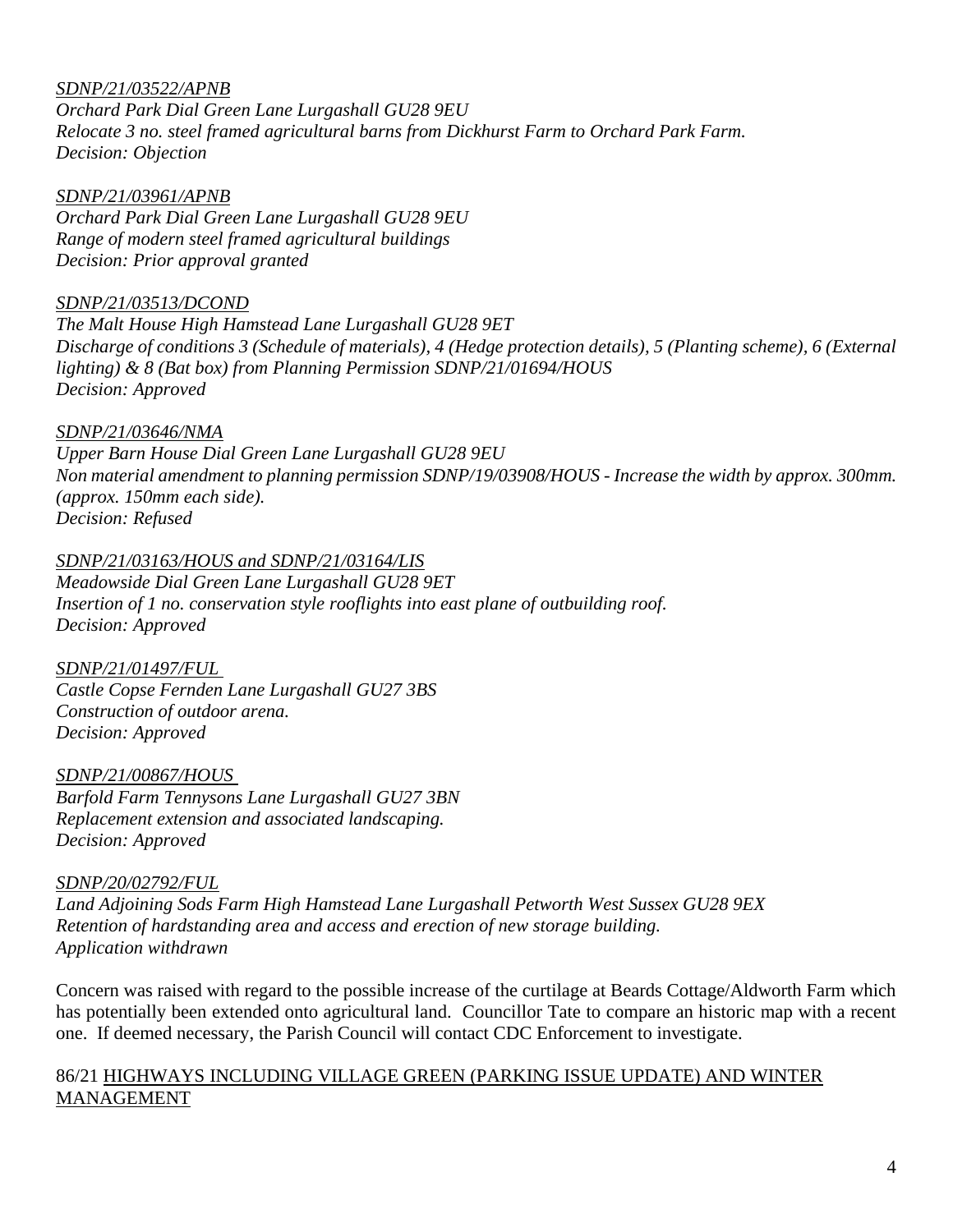Mr Cooper had completed the salt/grit audit and Clerk has submitted to WSCC Active Communities. He added that the new mower was doing a good job on the Village Green; the grass is longer but looks more natural. It is hoped to get the old mower working again and sell it on.

Members noted a few potholes had been repaired in the parish but Jobsons Lane was still in an awful state and the drainage and the horrendous potholes need immediate attention. Although some potholes have the white paint around them so repairs are due, it is over a year since this was reported and nothing substantial has been done. The Clerk to write to head of WSCC Highways asking for urgent action to be taken and copy in County Councillor Duncton.

Mr Jowett suggested the village should look into getting electric car charging points. There are grants available. The Clerk to investigate and add as an agenda item at the next meeting in November.

### 87/21 PLAYGROUND

Mr Cooper reported that Warren Green had finished the painting and the small repairs at the playground. He had done a good job. The gate spring had broken again so it was agreed to look into replacing the gate.

### 88/21 ALLOTMENTS

Mrs Landstrom had previously distributed the allotment update. There is one vacant plot if anyone in the parish is interested. John Simpson has installed a new metal gate and posts and replaced 12 fence posts (£532 plus VAT). Mrs Landstrom is still awaiting a quote for the hedge cutting.

### 89/21 RIGHTS OF WAYS

The Clerk to investigate whether the summer surface vegetation cut has taken place yet in the parish.

### 90/21 L.R.A

Dr Tate said there was nothing much to report. The L.R.A's AGM is due to be held at the end of the month at the Village Hall. All paperwork is available to view on the website.

### 91/21 CRICKET PAVILION

Mrs Martin-Jenkins reported that a resident had raised concerns about the state of the roof at the back of the pavilion. Mr Cooper said that once the season had finished, the Cricket Club would carry out any repairs which needed doing to both sides of the roof. The last match is at the end of September so repairs will be carried out in October.

### 92/21 MOBILE SKIP

The mobile skip is booked for Saturday  $25<sup>th</sup>$  September,  $10am - midday$  at the Village Hall car park.

### 93/21 CORRESPONDENCE

The Clerk had forwarded August's Police report from PCSO Neil Billingham to all members as follows: Introduction

Despite the few days' warm weather, we have had this week, summer is over! With that in mind, I would like to mention children going Back to School and getting to and from school. We have had a number of complaints regarding parents parking on the yellow zig-zags lines outside school. This is an offence that could receive a Fixed Penalty Notice as well as the obvious issue of the danger it could cause to the children. I will be looking to attend each Primary School over the next few weeks to act as a gentle reminder of parent's responsibilities when parking. We are still receiving reports of items being stolen from cars parked at beauty spots across the area. Please can I remind everyone, if you don't need something on your walk, leave it at home. We have Operation Mini running in conjunction with officers from neighbouring forces to target this, but if the opportunity is removed by leaving valuables at home, the theft will not take place! Incidents of Note